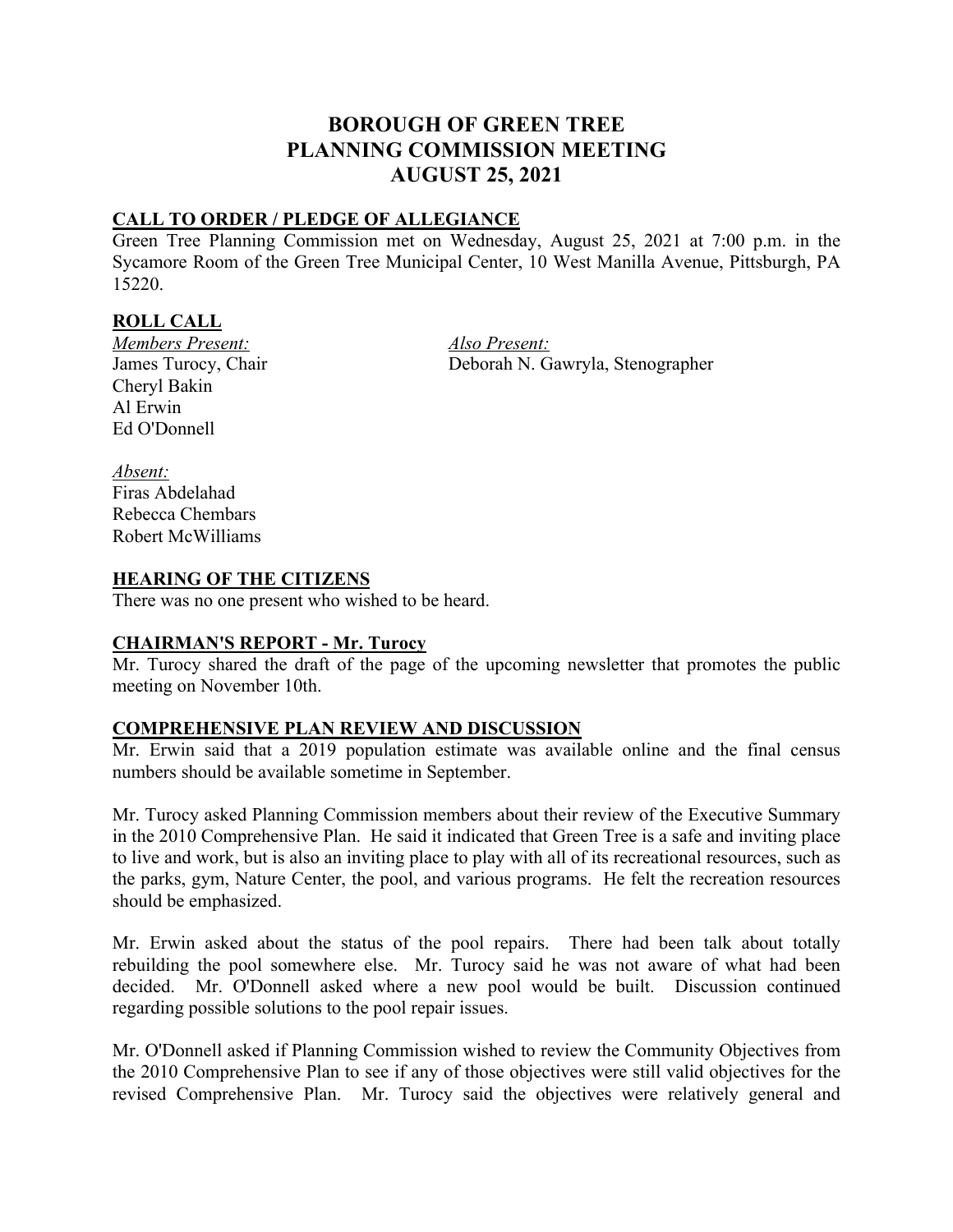suggested that Planning Commission look at possible stakeholders to make sure they are included. Additionally, it would be helpful to have a quick survey available to residents to complete. Mrs. Bakin said the survey could be promoted in the weekly email from Green Tree advising residents to go to the website and complete the survey. Mr. Turocy said that responses from the survey could be tracked. He suggested that demographic information be asked in the survey to see the various interests of different types of stakeholders and see who is responding to the survey. Mr. O'Donnell said that some of the stakeholders' concerns in 2010 were to fix Greentree Road or put utility lines underground.

Mr. Turocy asked Planning Commission members for topics to be included on the survey. Mrs. Bakin said residents should be asked what they like about Green Tree and what they might like to see changed. Mr. Turocy said residents should be asked about what businesses they might like to see come into the community. Mr. O'Donnell said they could be asked what are the best and worst things about Green Tree. Mr. Turocy said it would be nice to have a shopping district in Green Tree. Mrs. Bakin agreed and said that Green Tree has no pharmacy and the small businesses that used to be part of the community's fabric have been eliminated.

Mr. Turocy said that the 2010 Comprehensive Plan had indicated the need for a public parking lot on Greentree Road, but it has been tried repeatedly without success because the property along Greentree Road is too expensive. Mr. O'Donnell said the Greentree Road parking lot was marked as a high priority. Discussion continued regarding the parking situation along Greentree Road.

Mr. Erwin said the 2010 Comprehensive Plan listed items for consideration such as the quality of life, leadership, feeling safe, and the opinion of the local police department. He asked if those same items might be included in the survey. Planning Commission agreed that these and some other items could be included for residents' input.

Mrs. Bakin suggested that paper copies of the survey should also be available on the night of the public meeting for those in attendance to complete. She said the survey should not have more than 15 items for input and be only one page. Discussion continued regarding details of the survey.

Mrs. Bakin said the biggest challenge for the Comprehensive Plan might be the issue of housing. She said consideration should be given regarding what the borough might allow or disallow regarding housing, hotels, office spaces, etc. She felt that none of the office buildings would be returning to their previous occupancy before the pandemic. Discussion continued regarding the impact the pandemic has had on office space.

Mr. Turocy said that the borough has to be careful regarding permitted occupancy or use of office space. He said it is important to find out what residents feel the character of the community should be and if it should be changed and how. Discussion continued regarding a borough hotel that is seeking to convert to micro-apartments and the impact it would have on borough resources.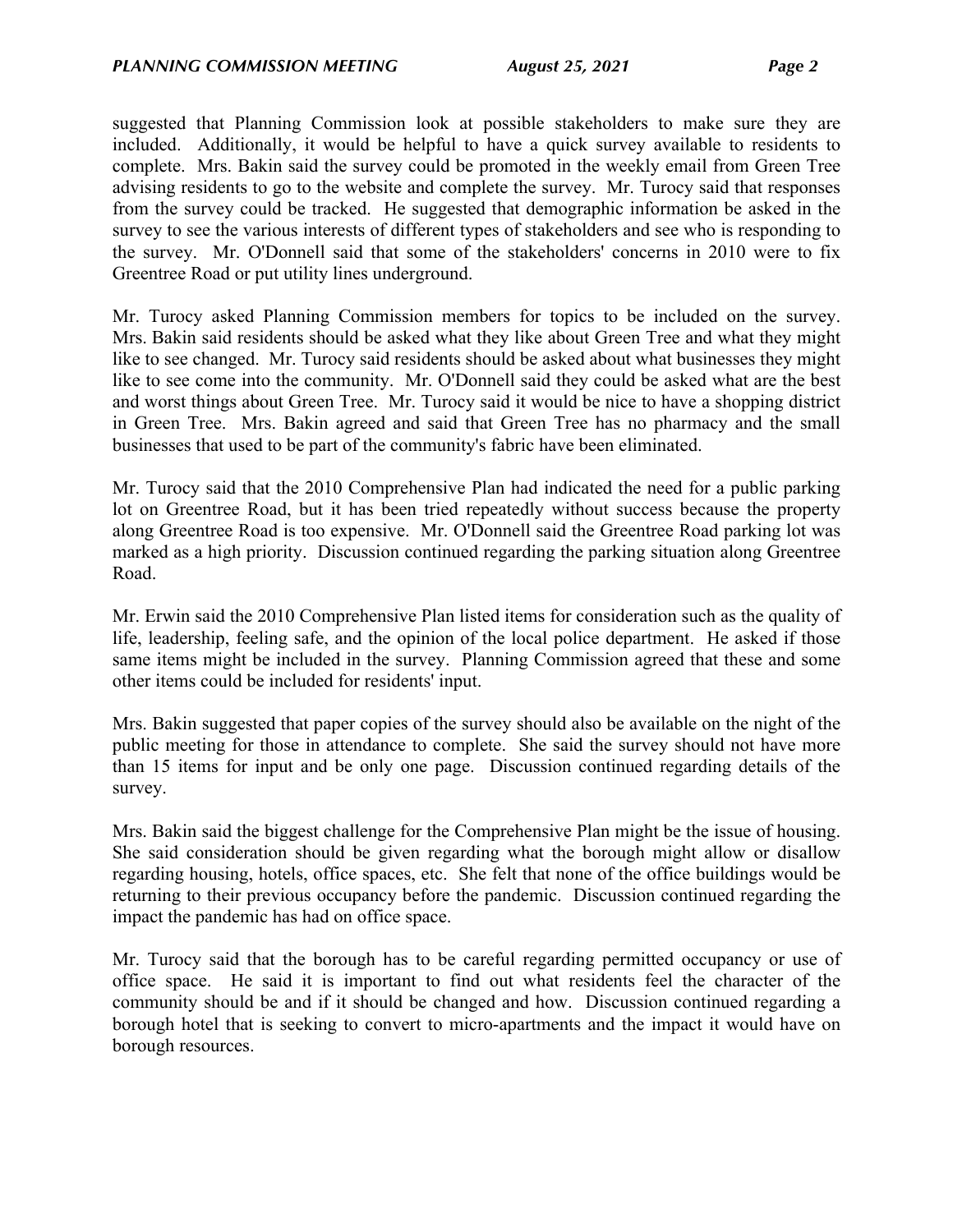Mrs. Bakin presented an article from the Pittsburgh Post-Gazette stating how downtown apartments are working to bring in young, unmarried individuals who often work in the technology, education, and medical industries. She said there is a need for housing in the area. Mr. Turocy said that the type of housing available could shape the character of the community. Discussion continued regarding various types of housing that could be made available in Green Tree. Mrs. Bakin said that the developers wishing to convert the Pittsburgh Plaza Hotel to micro-apartments would be coming before the Zoning Hearing Board on September 2nd.

Mrs. Bakin said that Planning Commission should reach out to the Keystone Oaks School District to get their input, although they were not very responsive to Green Tree in the past. It would be helpful to have basic information about the schools, such as the number of students in each grade. Mrs. Bakin said that the school district had not been cooperative during the creation of the 2010 Comprehensive Plan. Mr. Turocy said the first step would be to contact Aiken's principal along with the Green Tree school board directors and the superintendent.

Mr. Erwin said that there are number of questions on page 1-13 of the Comprehensive Plan that might be considered for survey use. Mrs. Bakin said that those questions could be asked at the November public meeting for in-person discussion. Mr. Erwin said he could take the items listed on the Quality of Life page and put together a rough draft of a survey for Planning Commission's review. Mr. Turocy said that the Action Plan items on page 4-55 could also somehow be incorporated into the survey. A review of those items listed as high priority should be reviewed to see if they had been addressed, if they are still important, and if they should be included in the new Comprehensive Plan.

Mr. Erwin said that pages 4-60 and 4-61 contained some medium priorities that were to be addressed by the Planning Commission. Mrs. Bakin said that the Zoning Code had been revised and should be removed. The item for reduced parking requirements could become a problem. Discussion continued regarding some of the other Action Plan items.

Mrs. Bakin said the Action Plan items need be reviewed individually to determine which should be kept, revised, or removed. Mr. Turocy asked Planning Commission to review the Action Plan items in Chapter 4 for the next meeting. Planning Commission continued to discuss various items listed in the 2010 Action Plan.

Mrs. Bakin read from the minutes of the Green Tree Borough Council meeting of June 7, 2021 regarding having Planning Commission begin the review of the Comprehensive Plan. It stated:

"Mr. Lorenzini made a motion to have the Green Tree Planning Commission begin and review and revision of the borough's Comprehensive Plan.

Mr. Rea said that before effort is put into revising the Comprehensive Plan, Council should consider Peer Assessment from DCED and review borough administration and other borough departments and their policies to determine what improvements could be made."

Discussion continued with Mrs. Bakin stating that a DCED review of borough departments should not be part of the Comprehensive Plan. The minutes continued: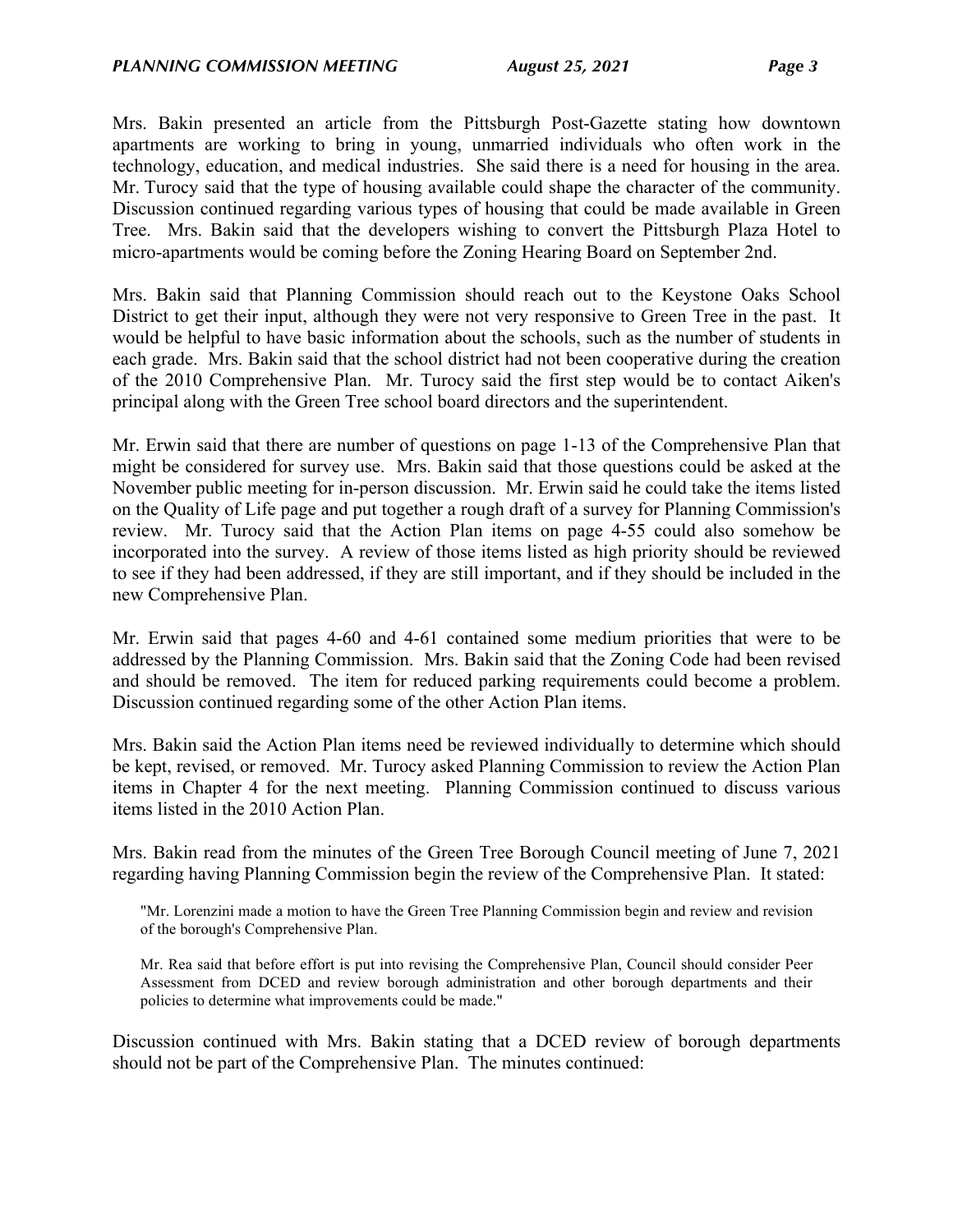"Mr. Sampogna stated that Planning Commission is an independent body that could do whatever it wants, but they cannot spend money that is not approved by Council. If Planning Commission wishes to start a review of the Comprehensive Plan they can do so. The need for the assessment that Mr. Rea spoke about should be done, but Planning Commission can get started. Mr. Sampogna said it is clear that there is a consensus by Council to allow Planning Commission to begin the review at this point and a motion was not needed.

There was no second on the motion so the motion fell to the floor and was not considered by Council at this time."

Mr. O'Donnell said it appeared that Planning Commission could begin the Comprehensive Plan review, but could not spend money at this time. Mrs. Bakin said she wanted to make it clear that there was no formal motion authorizing Planning Commission to begin its review and it was only a consensus of Council. Mr. Erwin said that Planning Commission is an independent body and could end up doing all this work to revise the Comprehensive Plan only to have Council dismiss their actions. Mr. Turocy said that might be the case, but eventually Planning Commission would have to pull in an outside consultant to help with the Comprehensive Plan. Planning Commission would have to provide some concrete results to Council before a consultant is requested.

Mrs. Bakin asked if Planning Commission wanted to follow the same format as the 2010 Comprehensive Plan. Mr. Turocy felt that was what Planning Commission would be doing, but could still make changes or additions as they saw fit. Planning Commission members agreed that using the previous format was the direction they hoped to follow. Mrs. Bakin said that evaluating the 2020 census data and inserting it into a Comprehensive Plan would probably require outside assistance. Mr. Erwin asked if the borough does a review of the census data. Mrs. Bakin did not think that was done in Green Tree. Mrs. Bakin said the previous Comprehensive Plan looked at census data and decided how it impacted housing or office occupancy. She felt Planning Commission would need help with the census data analysis and help pulling the survey information together for analysis.

Mrs. Bakin said that the University of Pittsburgh offers a service called Pitt Commons where current students and recent graduates can be hired for projects either on-site or remotely. Discussion continued regarding the possibilities that student assistance could provide.

Mrs. Bakin hoped that the survey and other information could be placed on the website. Mr. Turocy said he would contact the Borough Manager about using the borough's website for the survey and a proposed list of Green Tree businesses.

Mrs. Bakin said she has been doing a review of the Zoning Code and came up with several items:

- 1. Air BnB Mr. Turocy suggested looking at other municipalities ordinances.
- 2. Correct the table listing the districts and correct where multi-family begins.
- 3. A disclaimer should be put on the table indicating that it is a guide to help find information in the Zoning Code and is just a tool. Mr. Turocy said that the Solicitor could help create some language to that effect.
- 4. Multi-Family needs to be better defined.
- 5. High-Rise needs to be clarified to describe what constitutes a high-rise building or